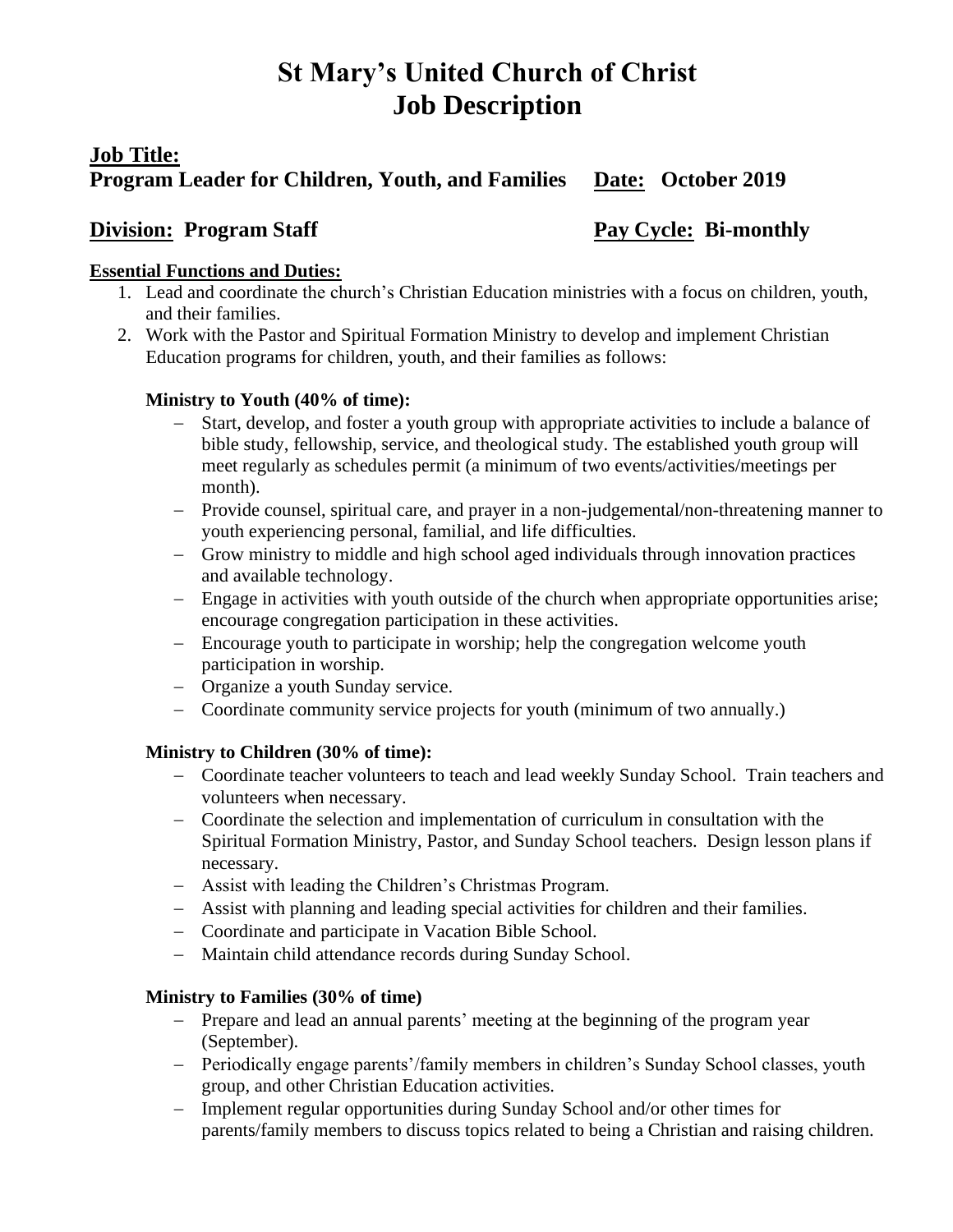- − Be present at Church sponsored children and family events (Fall Harvest Fest, Spring Easter Celebration).
- − Welcome/follow-up with new families to the Christian Education Program with an email/phone call/note.
- − Invite new members, families, and community members to participate in children and youth activities, events, and special programs.
- 3. Meet periodically with the Pastor, Spiritual Formation Ministry, and other Stakeholders to review Christian Education programs.
- 4. Maintain a 'Master Calendar' for the program year of youth, children, and family activities, events, and special programs.
- 5. Assist the Pastor with recruiting and training volunteer teachers and lay leaders.
- 6. Maintain Christian Education supplies and submit orders/purchase requests to the church office.
- 7. The Minister is responsible to make budgetary recommendations for Children, Youth, and Family Ministries.
- 8. Attend scheduled Spiritual Formation Ministry meetings and provide a written monthly activities report.
- 9. Attend Sunday worship at least twice per month.
- 10. Publicize meetings and events through the Church Bulletin, Newsletter, and other electronic media (Facebook, church website, PowerPoint announcements, etc.).

# **Other Conditions / Entitlements of Employment:**

- 1. The average weekly work load varies between 10-12 hours per week depending on program year cycle.
- 2. The Minister is encouraged to seek continuing education opportunities. Requests for reimbursement are approved by the Church and Ministry Committee subject to availability of funds.
- 3. The Minister will maintain confidentiality in the Church's business including all personal, financial, and organizational issues.
- 4. In the event of illness, the Minister will notify the Pastor and/or the Chairperson of the Church and Ministry Committee so necessary arrangements for a substitute can be made.
- 5. The Minister is entitled to 2 weeks of paid vacation annually, non-accumulative. Vacation time will be arranged in consultation with the Church's Pastor and/or the Chairperson of the Church and Ministry Committee.
- 6. For vacations and arranged absences, the Minister may be consulted to help secure the services of substitutes as necessary.
- 7. This position is considered "at will" and may be terminated by either party with 30 days written notice.
- 8. Submits to and passes background checks as required by Safe Church Policy.

# **Reporting Relationship:**

This position is under the supervision of the Church and Ministry Committee and Pastor.

# **Evaluation Cycle:**

The Church and Ministry Committee will conduct a performance evaluation yearly with input from the Pastor. This position is evaluated from July to July of each review year. The completion of all associated paperwork, including signatures, is due no later than July 31 of the year of evaluation.

By signing below, I acknowledge receipt of position description and administrative guidelines manual.

\_\_\_\_\_\_\_\_\_\_\_\_\_\_\_\_\_\_\_\_\_\_\_\_\_\_\_\_\_\_\_\_\_\_\_\_\_ \_\_\_\_\_\_\_\_\_\_\_\_\_\_

Employee's Signature Date

**Position Description Approved by Church and Ministry Committee**